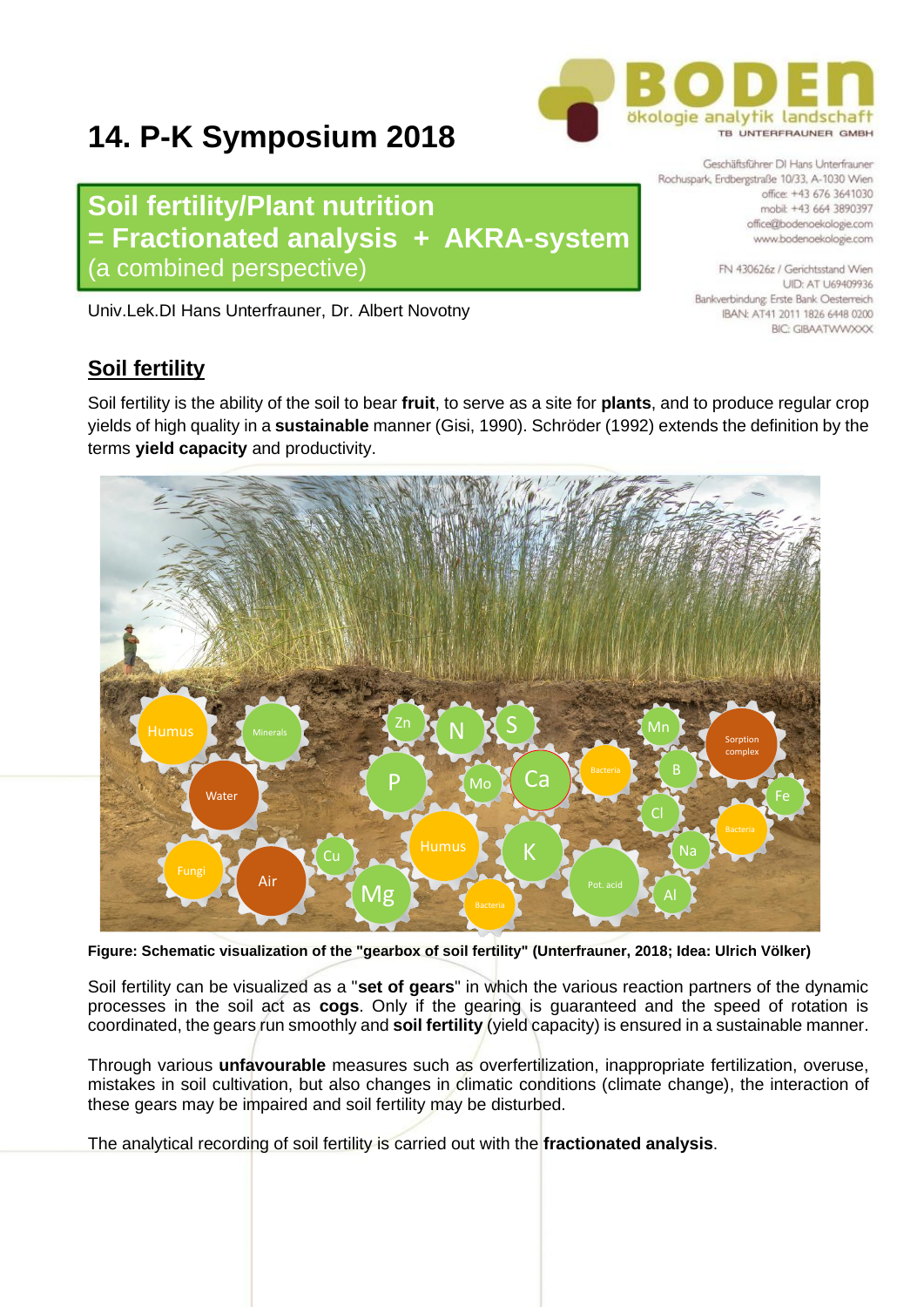

## **Fractionated analysis**

The method of **fractionated analysis** was developed by Prof. Husz and is based on the **Russian-Hungarian Soil Science**, where the genetic point of view is in the focus. The method is **standardized**  by the Austrian Standards Institute (ÖNORM 2122-1) and **accredited** by the Austrian Ministry of Science (BMWFW). Therefore, the scientific nature of this method has been repeatedly confirmed. In addition, it is not a static method, but subject to **continuous** review and **supplementation**!

By analyzing **137 individual parameters** per sample, many of the factors ("gears") are recorded and evaluated in their concentration and in relation to other relevant parameters. Therefore, each soil and each analysis are unique.

In case of deviations from the optimal ranges, recommendations are worked out to "lubricate" the gears in its entirety and to bring it back to full yield capacity (site-typical). It is **not** about the derivation of **fertilization measures**, but of measures to **structurally influence** the **dynamic** processes in the soil, which optimize the soil fertility sustainably.

For the implementation of the measures, a partner who also puts the holistic view of the system in the foreground is necessary. To ensure a proper nutrient supply for plants, it is not only about the supplementation of nitrogen, phosphorus and potassium!

### **The AKRA (fertilizing) system**

With the **AKRA (fertilizer) system**, as is the case with the **fractionated analysis**, the **holistic consideration** of the soil fertility (=yielding capacity) is in the focus.

The measures derived from the fractionated analysis require certain products or product combinations which can be specifically composed and mixed by our partner company **KARNER Fertilizer Production**.

The AKRA (fertilizer) system consists of different components which complement each other and only bring the predicted success when fully implemented.

#### Products for the improvement and maintenance of soil fertility are **AKRA D-G-C** and **AKRA Kombi**.

**AKRA D-G-C** is a finely ground mixture of dolomite, gypsum and lime; This mixture neutralizes a certain calculated amount of acid and provides **calcium** from 3 different chemical bonding forms. Thus, calcium is available as a nutrient throughout the growing season and can also act as a bridge between clay-humus particles to promote aggregate stability. Furthermore, the nutrients **magnesium** and **sulfur** are released from the D-G-C. The application rate is based on the results of the fractionated analysis.

**AKRA Kombi** consists of 16 different **individual components**. The main and trace elements contained are embedded in low concentrations but optimal ratios in a matrix of **zeolite**.They are not water-soluble, but become plant-available only at low substance concentration levels in the soil solution. This provides a "basic supply" of trace elements for the crops via the soil, without the need of top-up fertilization of individual nutrients. The silicic acid contained in the soil can bind various phosphorus fractions in the soil and make them available for the crop. The high-quality zeolite increases the ability to bind nutrients in exchangeable form.